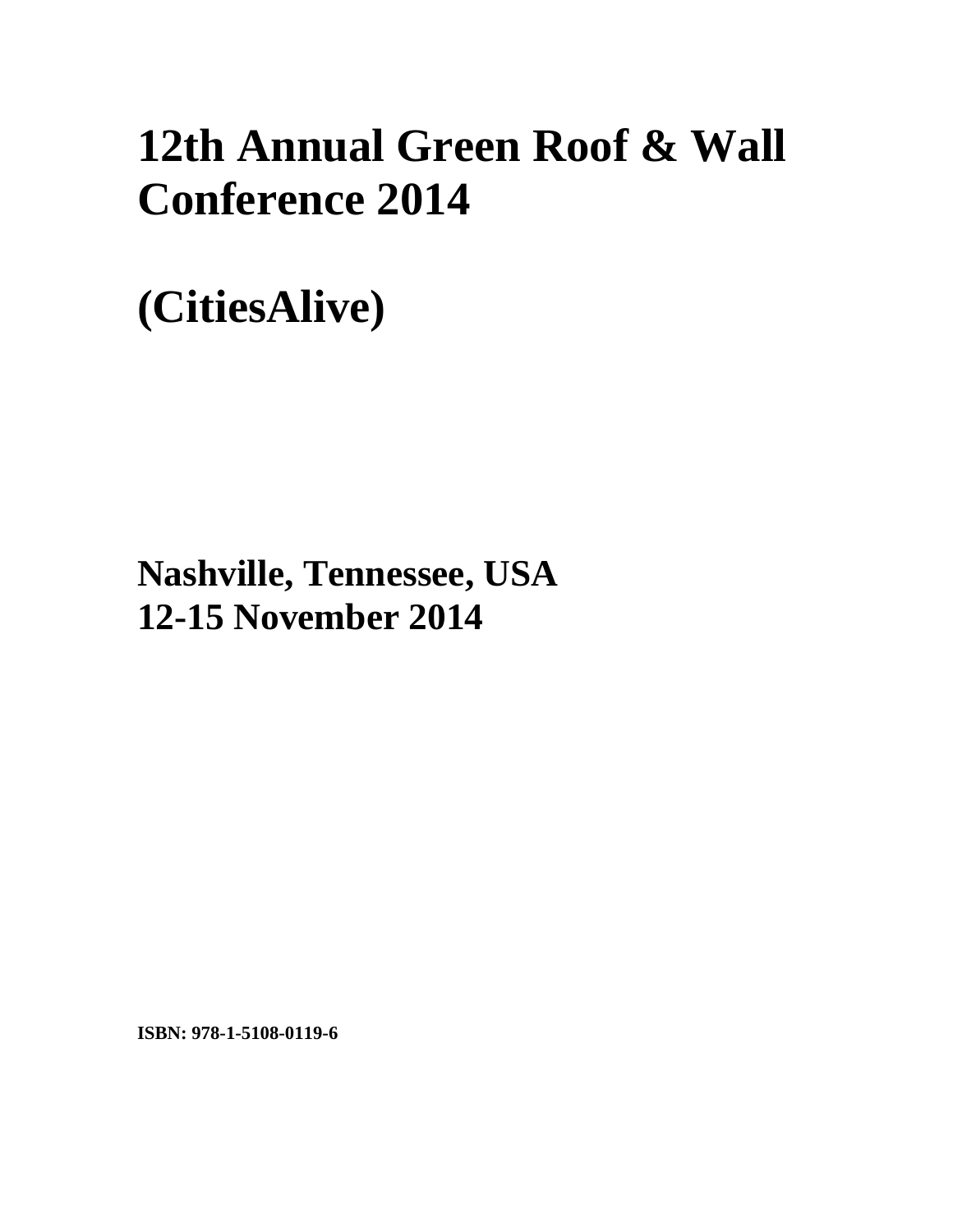**Printed from e-media with permission by:** 

Curran Associates, Inc. 57 Morehouse Lane Red Hook, NY 12571



**Some format issues inherent in the e-media version may also appear in this print version.** 

Copyright© (2014) by Green Roofs for Healthy Cities (GRHC) All rights reserved.

Printed by Curran Associates, Inc. (2015)

For permission requests, please contact Green Roofs for Healthy Cities (GRHC) at the address below.

Green Roofs for Healthy Cities (GRHC) 406 King Street East Toronto, ON M5A 1L4 Canada

Phone: (416) 971-4494 Fax: (416) 971-9844

jrichie@greenroofs.org

## **Additional copies of this publication are available from:**

Curran Associates, Inc. 57 Morehouse Lane Red Hook, NY 12571 USA Phone: 845-758-0400 Fax: 845-758-2634 Email: curran@proceedings.com Web: www.proceedings.com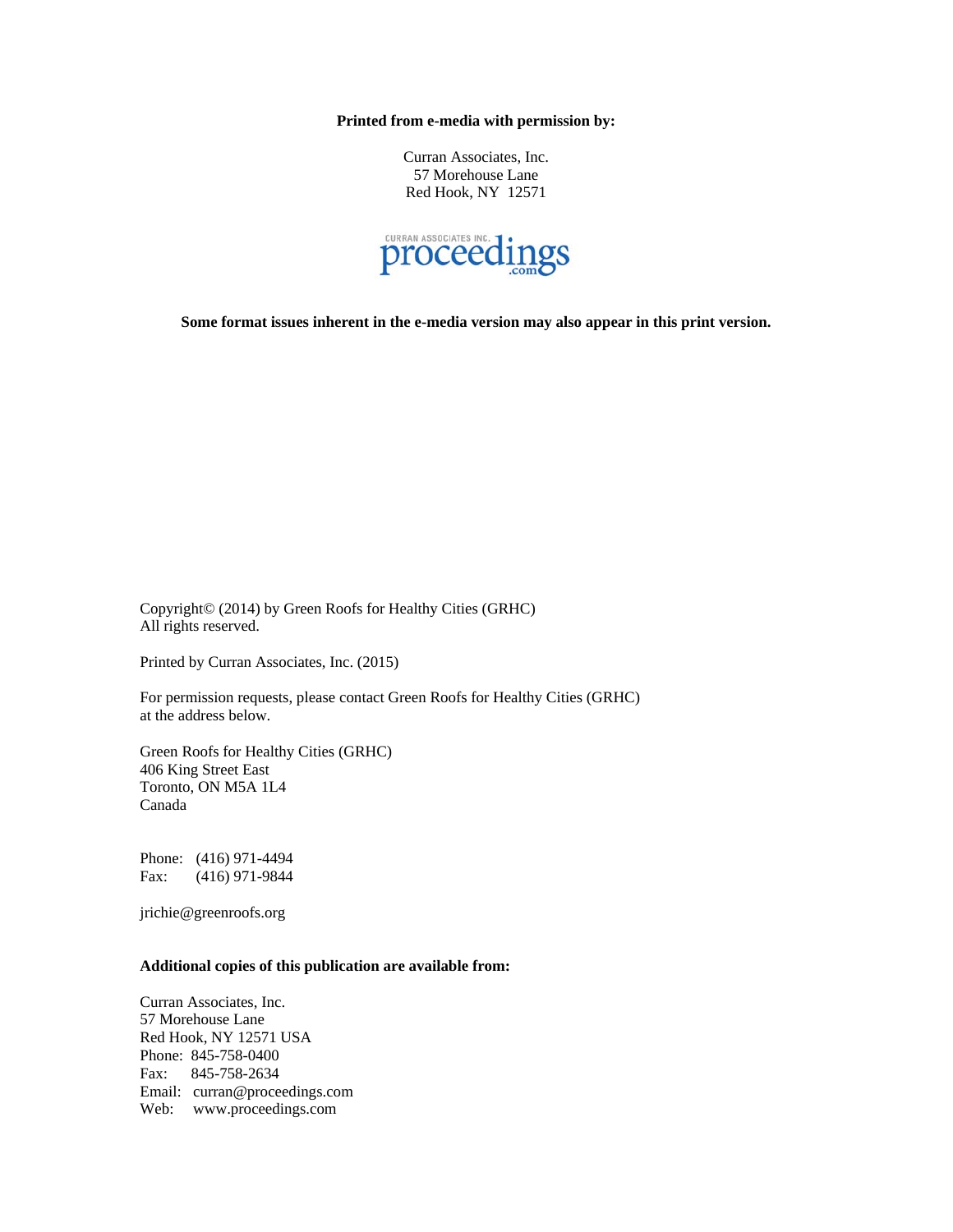## **TABLE OF CONTENTS**

| Eric Gilbey, Francois Levy, Stephen W. Schrader                          |  |
|--------------------------------------------------------------------------|--|
| 1P: DEVELOPING SELF-SUFFICIENT WATER SUPPLY STRATEGIES: LOW IMPACT       |  |
| DEVELOPMENT AND GREEN INFRASTRUCTURE SOLUTIONS FOR PRIVATE AND PUBLIC    |  |
| <b>CONSTRUCTION PROJECTS: GREEN INFRASTRUCTURE FOR URBAN WATERSHED</b>   |  |
|                                                                          |  |
| <b>Neal Shapiro</b>                                                      |  |
| 1R: WATER SUSTAINABILITY OF LIVING ARCHITECTURE IN A RESIDENTIAL HOME    |  |
| AND STORMWATER RUNOFF FROM A SLOPED GREEN ROOF: WATER BALANCE OF A       |  |
| SLOPED GREENROOF LOCATED IN THE MID-ATLANTIC REGION OF NORTH AMERICA  21 |  |
| Scott Tjaden, David Tilley                                               |  |
| 2D: ROOFING SYSTEMS - ROOF LEAK TESTING METHODS, OVERBURDEN              |  |
| APPLICATIONS AND MANAGING EXPECTATIONS: MANAGING EXPECTATIONS IN THE     |  |
|                                                                          |  |
| Richard C. Hayde                                                         |  |
| 2R: EMPIRICAL RESEARCH ON GREEN ROOF THERMAL PERFORMANCE,                |  |
| STORMWATER MANAGEMENT AND BLACKWATER TREATMENT: INVESTING IN             |  |
|                                                                          |  |
| IRRIGATION TO MAXIMISE THE COOLING AND INSULATION BENEFITS OF THE        |  |
| Madalena Vaz Monteiro, Tijana Blanusa, Ross W. F. Cameron                |  |
|                                                                          |  |
| 2R: EMPIRICAL RESEARCH ON GREEN ROOF THERMAL PERFORMANCE,                |  |
| STORMWATER MANAGEMENT AND BLACKWATER TREATMENT: MEASURED WATER           |  |
|                                                                          |  |
| Graig Spolek, James H. Lenhart                                           |  |
| 2R: EMPIRICAL RESEARCH ON GREEN ROOF THERMAL PERFORMANCE,                |  |
| STORMWATER MANAGEMENT AND BLACKWATER TREATMENT: WORLD'S FIRST            |  |
|                                                                          |  |
| Joris G. W. F. Voeten                                                    |  |
| 3D: DISCOVER NEW TECHNIQUES TO DESIGN PRODUCTIVE LANDSCAPES THAT FILTER  |  |
| THE AIR, CONSERVE WATER AND REDUCE MAINTENANCE: LEARN HOW TO USE         |  |
| ENERGY MODELLING AS A DESIGN TOOL: BUILDING ENVELOPE INSULATION - THE    |  |
|                                                                          |  |
| Paul Todd Merrill                                                        |  |
| 3D: DISCOVER NEW TECHNIQUES TO DESIGN PRODUCTIVE LANDSCAPES: WATER       |  |
|                                                                          |  |
| Randy Sharp                                                              |  |
| 3P: LEARN HOW TO TAKE ADVANTAGE OF TAX INCENTIVES AND GRANT              |  |
|                                                                          |  |
| <b>Theresa Samples</b>                                                   |  |
| 3R: PANEL DISCUSSION - WHAT GREEN ROOF AND WALL RESEARCH IS GOING ON AT  |  |
| NORTH AMERICAN UNIVERSITIES: EFFECT OF WATER BALANCE ON GREEN ROOF       |  |
|                                                                          |  |
| D. Bradley Rowe                                                          |  |
| 4D: DESIGNING WITH BIODIVERSITY IN MIND: SPREADING THE GREEN ROOF BUG:   |  |
|                                                                          |  |
| Jeremy Monsma, Erik Cronk                                                |  |
| 4D: DESIGNING WITH BIODIVERSITY AND ECOLOGY IN MIND: SUCCESS AND         |  |
|                                                                          |  |
| Terry McGlade, Jenny Hill                                                |  |
|                                                                          |  |
| Youbin Zheng, Mary Jane Clark                                            |  |
| 4R1: NEW RESEARCH ON GREEN ROOF NUTRIENT MANAGEMENT: THE NEW KINETICS    |  |
| THAT ALLOWS MUSIC FROM WATER IMPROVES WATER QUALITY WITH GREEN           |  |
|                                                                          |  |
| Read Rass, Maya Burhannurrkar, Ryan Janzen, Steve Mann                   |  |

*Brad Bass, Maya Burhanpurrkar, Ryan Janzen, Steve Mann*